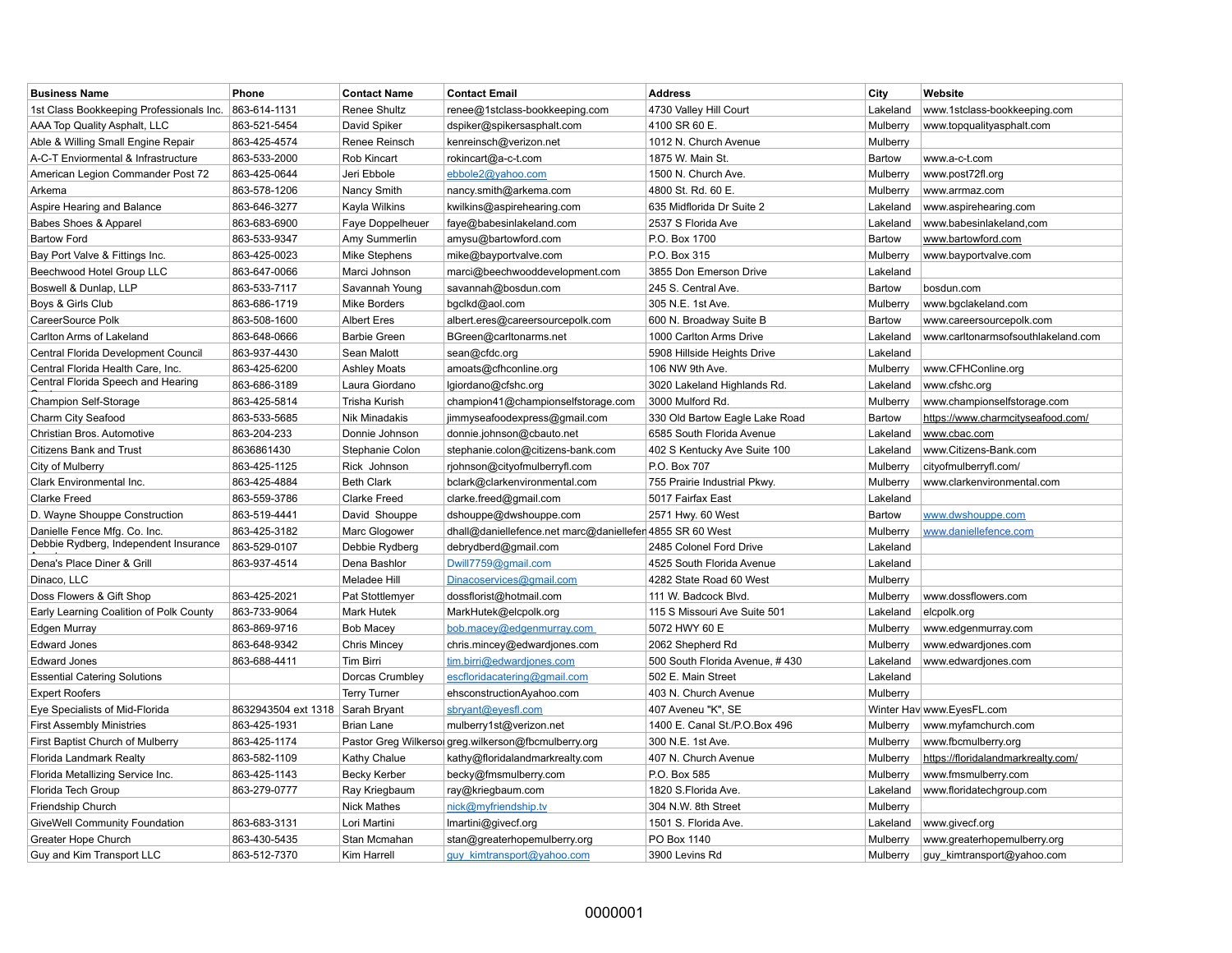| <b>Business Name</b>                 | Phone                 | <b>Contact Name</b>    | <b>Contact Email</b>                                            | <b>Address</b>                              | City              | Website                                         |
|--------------------------------------|-----------------------|------------------------|-----------------------------------------------------------------|---------------------------------------------|-------------------|-------------------------------------------------|
| Hampton Inn                          | 863-535-5007          | <b>Nathan Ellis</b>    | nathan.ellis@hampton.com                                        | 205 Old Bartow Eagle Lake Rd                | Bartow            | www.hampton.com                                 |
| Haircutters, Int'l                   |                       | David Steiner          | haircuttersinternational123@gmail.com                           | 103 W. Badcock Blvd.                        | Mulberry          |                                                 |
| Headley Insurance Agency, LLC        | 863-701-7411          | Scott Headley          | Scott.headley@live.com                                          | 3544 S. Florida Ave.                        | Lakeland          | www.headleyinsurance.net                        |
| Hurlburt Financial/Evans of Hurlburt | 863-701-9717          | Susan Hurlburt         | susan@hurlburtfinancial.com                                     | 5125 S Lakeland Drive Suite 3               | Lakeland          | www.hurlburtfinancial.com                       |
| Industry Community Advisory Panel of | 863-669-2328          | Ruthanne Stonewall     | rstonewall@polk.edu                                             | c/o Polk State College, 3515 Aviation Drive | Lakeland          |                                                 |
| Inexpress                            |                       | Craig Scott            | craig.scott@inexpress.com                                       | 1860 Pristine Loop                          | Lakeland          |                                                 |
| Jake Driggers                        | 813-763-0019          | Jake Driggers          | jake.driggers@warrenaverett.com                                 | 3012 Via Parma Street                       | <b>Plant City</b> |                                                 |
| Kiwanis Club of Mulberry             | 863-899-8109          | Rick Stradtman         | rstradtman@floridabyproducts.com                                |                                             | Mulberry          |                                                 |
| Lakeland Habitat for Humanity, Inc.  | 863-682-3812          | Claire Twomey          | ctwomey@habitatoflakeland.org                                   | 1317 George Jenkins Blvd                    | Lakeland          | www.habitatoflakeland.org                       |
| Lohr Enterprises                     | 863-688-3407          | Fred Lohr              | LLohr44@verizon.net                                             | 301 S. New York Ave.                        | Lakeland          |                                                 |
| Mary Kay                             | 863-738-0145          | <b>Tracie Carley</b>   | Traciecarley@tampabay.rr.com                                    | 2760 Canyon Crest Drive                     | Lakeland          | marykay.com/tcarley                             |
| McDonald's/Mulberry II               | 863-533-7731 (office) | Lynn Lunsford          | robert.bateman@partners.mcd.com                                 | 205 E. Canal St.                            | Mulberry          | www.robert.bateman&partners.mcd.com             |
| Meeks Real Estate LLC                | 863-604-9287          | Carla Meeks            | carlameeks@gmail.com                                            | P.O. Box 1653                               | Bartow            | www.homesbycarla.net                            |
| Metalcoat Inc. of Florida            | 863-425-1185          | <b>Bruce Hall</b>      | metalcoat2@aol.com                                              | 1910 State Road 37S/P.O. Box 857            | Mulberry          |                                                 |
| Michell Githens State Farm Insurance | 863-533-8119          | <b>Steve Githens</b>   | steve@githensinsurance.com                                      | 595 W. Main St                              | Bartow            | www.githensinsurance.com                        |
| Miller's Ale House                   | 863-709-9262          | Jorge Burgoa           | Jborgoa@millersalehouse.com                                     | 5650 South Florida Ave.                     | Lakeland          | https://millersalehouse.com/locations/lakeland/ |
| <b>Mosaic Bartow Plant</b>           |                       | Jeff Golwitzer         | jeff.golwitzer@mosaicco.com                                     | 13830 Circa Crossing Drive                  | Lithia            | www.mosaicco.com                                |
| <b>Mosaic New Wales</b>              |                       | Cynthia Bryson         | cynthia.bryson@mosaicco.com                                     | 13830 Circa Crossing Drive                  | Lithia            | www.mosaicco.com                                |
| Mulberry Ace Hardware                | 863-774-6600          | Grizalda Riuevez       | bnlace69@gmail.com                                              | 905 N Canal St                              | Mulberry          |                                                 |
| Mulberry Community Sevice Center     | 863-425-1523          | <b>Tarrel Davis</b>    | mulberrycsc1@gmail.com                                          | 211 N.W. 1st Avenue                         | Mulberry          | www.mulberrycsc.com                             |
| Mulberry FFA Alumni                  | 863-255-9330          | Vicki Zellner          | dodgeramya@netscape.com                                         | 3200 Anderson Road                          | Mulberry          |                                                 |
| Mulberry High School                 | 863-701-1104          | Michael Young          | michael.young@polk-fl.com                                       | 1 Panther PI                                | Mulberry          | https://mhs.polkschoolsfl.com/                  |
| Mulberry Middle School               | 863-701-1066          | Cynthia Cangelose      | cynthia.cangelose@polk-fl.net                                   | 500 S.E. 9th Ave.                           | Mulberry          | http://mms.polk-fl.net/                         |
| Mulberry Phosphate Museum            | 863-425-2823          | Chelsea Young          | cyoung@cityofmulberryfl.com                                     | 101 SE 1st St./P.O. Box 707                 | Mulberry          | www.mulberryphosphatemuseum.org                 |
| Mulberry United Methodist Church     | 863-425-3401          | Rev. Val Hattery       | valhattery@gmail.com                                            | 306 N. Church Ave.                          | Mulberry          | www.mulberryumc.com                             |
| My Reasey Doughnuts                  | 863-843-4401          | Shari Sourn            | sreynysourn@gmail.com                                           | 202 E. Canal Street                         | Mulberry          |                                                 |
| Nathaniel White Attorney at Law      | 863-534-3617          | Debbie White           | natwhitelaw81@yahoo.com                                         | 515 E. Main St.                             | <b>Bartow</b>     |                                                 |
| Nothing Bundt Cake                   | 863-345-7922          | Andrea Jarmon          | Lakeland-South-FL@nothingbundtvakes.c 4754 South Florida Avenue |                                             | Lakeland          | www.nothingbundtcakes.com                       |
| Options for Women                    | 863-682-5763          | Marilyn Paul           | mp@options for womenphc.com                                     | 4435 Florida National Drive                 | Lakeland          | optionsforwomenphc.com                          |
| Ori Solar Power                      | 863-640-5422          | Kandyn Mathes          | kandyn@orisolarpower.com                                        | 304 NW 8th Street                           | Mulberry          | https://www.orisolarpower.com/                  |
| Parrish & Parrish CPAs PA            | 863-709-8337          | Wade Parrish           | wade.parrish@parrishcpas.com                                    | 6700 S. Florida Ave. Ste.19                 | Lakeland          | www.parrishcpas.com                             |
| Polk Academies                       | 863-519-8438          | Namita Jaiply          | namita.jaiply@polk-county.net                                   | 1915 S. Floral Ave.                         | Bartow            | https://polkschoolsfl.com/                      |
| Polk County Board of Commissioners   | 863-534-6090          | Sheri McCollough       | sherrie.mccollough@polk-count.net                               | P.O. Box 9005, Drawer CA04                  | Bartow            | https://www.polk-county.net/                    |
| Polk County Sheriff                  | 863-298-6696          | Grady Judd             | webmaster@polksheriff.org                                       | 1891 Jim Keene Blvd.                        |                   | Winter Hav www.polksheriff.org                  |
| Polk County Supervisor of Elections  | 863-534-5888          | Lori Edwards           | loriedwards@polkelections.com                                   | 250 S. Broadway Avenue.                     | Bartow            | www.polkelections.com                           |
| Press Express of Polk County         | 863-687-9441          | Rick Fairbanks         | pressexp1339@verizon.net                                        | P.O. Box 1012                               | Mulberry          | pressexpresspolk.net                            |
| Ray Kreigbaum & Associates           | 863-944-4982          | Ray Kriegbaum          | ray@kriegbaum.com                                               | 3155 Forestbrook Drive N.                   | Lakeland          | https://www.kriegbaum.com/                      |
| Rayl Engineering & Surveying, Inc.   | 863-784-3155          | Alan Rayl              | alan@rayleng.com                                                | 735 E. Main Street                          | Bartow            | www.hamiltonengineering.us                      |
| Republic Services                    | 863-665-1489          | Jevon Herman           | jherman@republicservices.com                                    | 3820 Maine Ave.                             | Lakeland          | www.republicservices.com                        |
| <b>Rita Staffing</b>                 | 863-646-5021          | Lisa Hall              | Ihall@ritastaffing.com                                          | 5150 S. Florida Ave.                        | Lakeland          | www.ritastaffing.com                            |
| <b>Robert Gutzwiller</b>             | 863-425-6600          | Bob & Nonni            | rgutzwiller@me.com                                              | 109 Eight Iron Circle                       | Mulberry          |                                                 |
| Safety Solutions & Supply            | 863-535-1150          | <b>Tim Burton</b>      | tburton@solutionsinsafety.com                                   | 314 E. Canal Street                         | Mulberry          | www.solutionsafety.com                          |
| Sandi Simpson                        | 863-686-2166          | Sandi                  | 7sandi3@gmail.com                                               | 1614 Osban Street                           | Lakeland          |                                                 |
| Scrap it in Mulberry                 | 863-425-2340          | Kevin Darnell          | scapitllc@gmail.com                                             | 4375 SR 60W                                 | Mulberry          | thescrapit.com                                  |
| Scrappy Thomas                       | 863-428-1486          | <b>Bradford Manton</b> | Brad@scrappythomas.com                                          | P.0. Box 675                                | Mulberry          | http://www.scrappythomas.com/                   |
| SEMCO Construction Inc.              | 863-533-7193          | Jennifer Hall          | jhall@semco.cc                                                  | 205 Century Blvd.                           | Bartow            | www.semcoconstruction.com                       |
| <b>Sentext Solutions</b>             | 863-581-9819          | Suzanne Murphy         | smurphy@sentextsolutions.com                                    | 6821 Eagle Ridge Loop                       | Lakeland          | www.sentextsolutions.com                        |